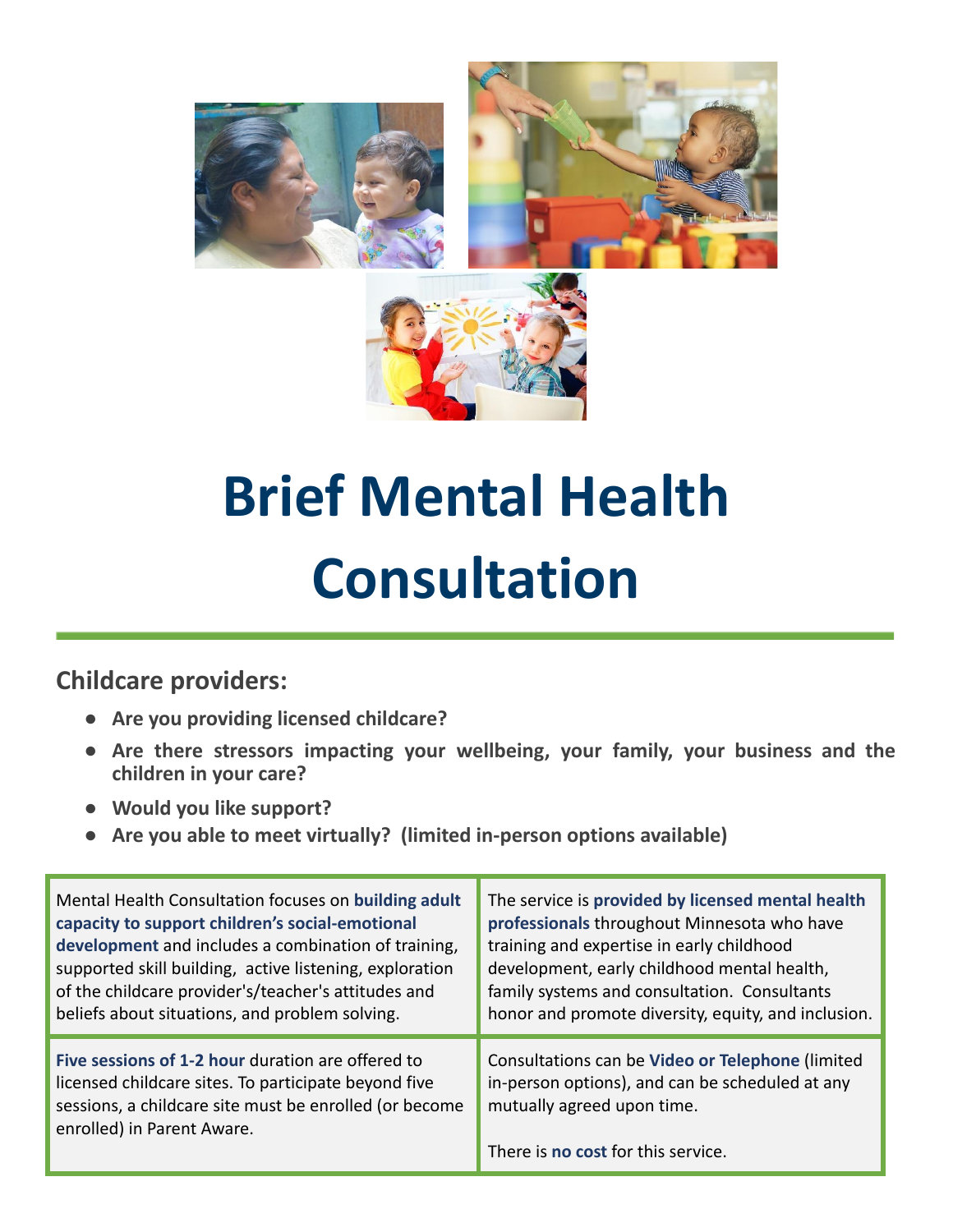**To sign up for Brief Mental Health Consultation, Email: DHS.ECMH@state.mn.us Provide the name of your child care and license #.**

## **MAY DEPARTMENT OF HUMAN SERVICES**

08/2021